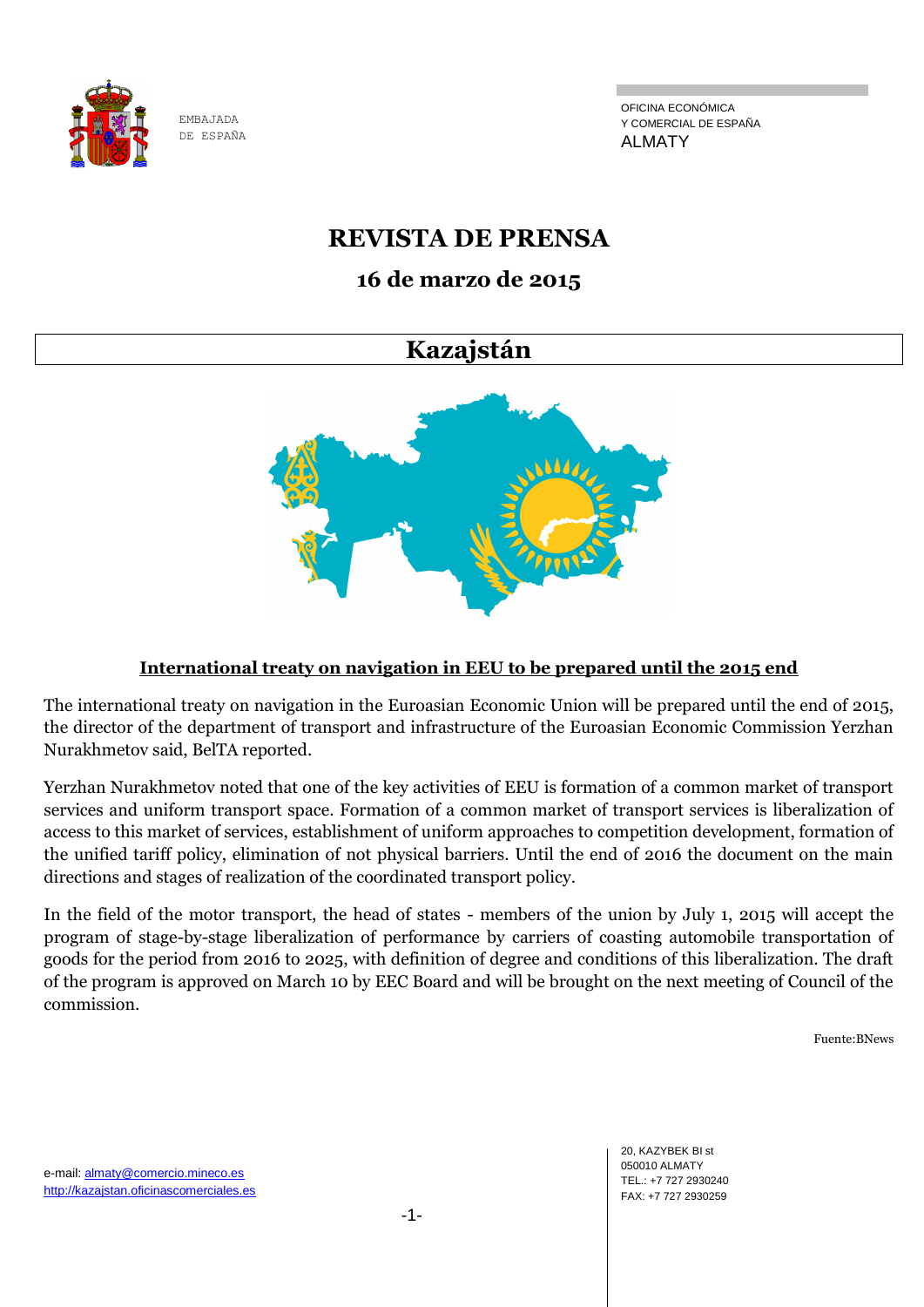

## **Кaz-ir Аgro LLP plans to start producing safflower oil in Kostanai region**

KOSTANAI. March 13 (Interfax-Kazakhstan) – Kazakh-Iranian JV Кaz-ir Аgro plans to start cultivating safflowers and producing safflower oil in the village of Vogogradkoye in Zhitikara district, Kostanai region, the press office of the regional administration has told Interfax-Kazakhstan.

About 300 million tenge will be required for the project, the company has 50 million tenge and plans to borrow the rest of funding according to preliminary estimates, the administration said.

The plant's design capacity is to be 7 tonnes a day with 40 staff. Kaz-ir Agro intends to bid for a land plot in the district later this month.

Кaz-ir Аgro LLP specializes in the cultivation of safflowers, production and processing of safflower oil and oilcakes, owns an oil processing shop, grain storage facility and agricultural machinery in Zhambyl region in an area of 8 hectares. It also owns 2,500 hectares of land for planting.

Fuente: Interfax Kazakhstan

#### **Kazakhstan implements project on exploration of deep-laying oil-bearing horizons**

ASTANA. KAZINFORM - The Government of Kazakhstan works on expansion of the resource base of the oil sector. The state support of local manufacturers will continue to be rendered.

At the international geological exploration forum, which was held in Astana, First Deputy Minister of Energy Uzakbai Karabalin informed that Kazakhstan would begin implementation of the biggest oil project "Eurasia" in the Caspian Lowland with the total cost of 500 billion US dollars.

According to him, so far, oil has been produced in Kazakhstan mainly at the deposits of the Caspian Lowland where about 75-80% of the country's hydrocarbon resources are concentrated. It is expected that the production volume will decrease at Tengiz and Karachaganak deposits in 15-20 years. However, it is possible to make up for that by means of exploration of deep-laying oil-bearing horizons.

According to the results of the comprehensive analysis, the deep-laying resources of the Caspian Lowland totaling about 67 billion tons of fuel oil equivalent and 27 billion of extracted fuel. It means that the recourse base of the oil can be increased three times.

Implementation of "Eurasia" project will allow Kazakhstan to accumulate the best world practices of the hydrocarbon geology and geophysics and give a new impetus for the growth of Kazakhstan high technologies and development of top specialists for the sector.

According to U. Karabalin, the system of online monitoring over oil production will be launched since 2017.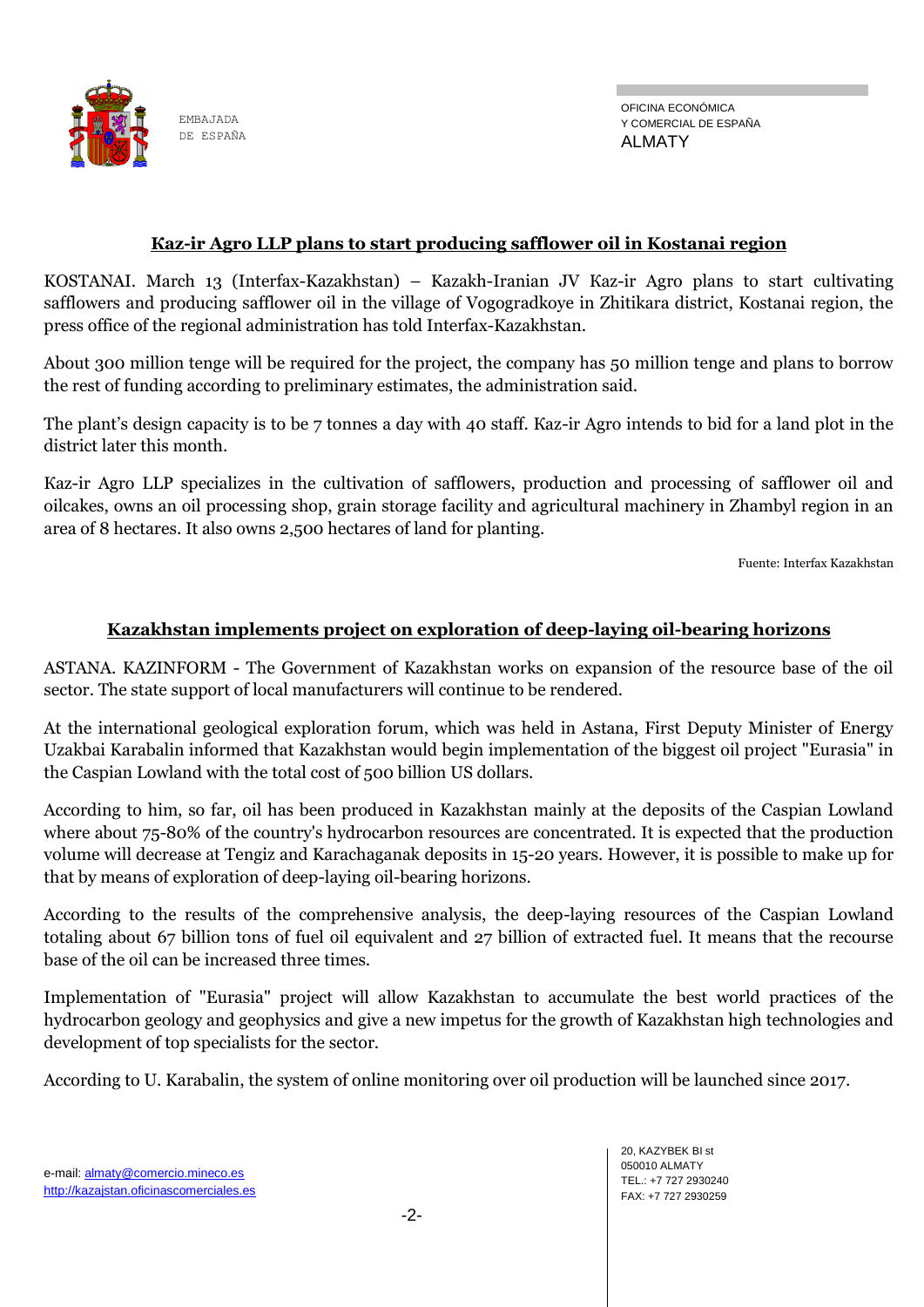

Minister of Investment and Development of Kazakhstan Asset Issekeshev informed that KZT 3 billion 260 million would be allocated for exploration of oil deposits in 2015.

As it was informed earlier, taking into account the growing pressure on the market of Kazakhstan from Russian companies, the Government of Kazakhstan plans to increase the state support of poultry farming in the country. The subsidies will be allocated for cheapening of the feed stuff.

The 16th congress of the ruling Nur Otan Party was held in Astana last week, where President Nursultan Nazarbayev set a number of new tasks. The majority of them regard improvement of the state management system. Institutional reforms required for strengthening of the statehood are about expanding accounting practices of the heads of state agencies and ensuring transparency of made decisions.

Citizens should be actively involved in the decision-making process of all levels through the mechanisms of open government. The role of public councils functioning within the state bodies and administrations will be strengthened.

Besides, the mechanism when civil society is involved in distribution of budget funds in the regions will be introduced. The law will have the norms giving people more rights to appeal the actions of the civil servants.

Upon completion of the institutional reforms, the authorities of the president, government and the parliament will be redistributed.

Fuente: KazInform

## **Afghanistan and Kazakhstan may become new global centers of rare earth metals' production**

Posted on March 15, 2015 by Eugene Gerden

REE-Handbook-Praseodymium-Pr-InvestorIntelAfghanistan and Kazakhstan, two countries in Central Asia, may become new global centers of rare earth metals' production during the next several years, according to recent statements of some US and Russian scientists.

In the case of Afghanistan, according to recent studies, conducted by the US Geological Survey (USGS), total value of the country's rare and rare earth metals, is estimated at US\$1 trillion.

In their studies the US geologists used the Soviet maps, which were prepared by Soviet scientists in 1979-1980. At that period of time the USSR had plans for the establishment of its own production of rare earth metals and other mineral deposits in Afghanistan, however, after the pullout of Soviet troops from the territory of the country the Soviet government decided to refuse from further implementation of the project.

Total volume of discovered rare and rare earth reserves in Afghanistan is estimated at more than 1.4 million tonnes, the majority of which are located in the Hanashin district of the Helmand province of the country (Southern Afghanistan).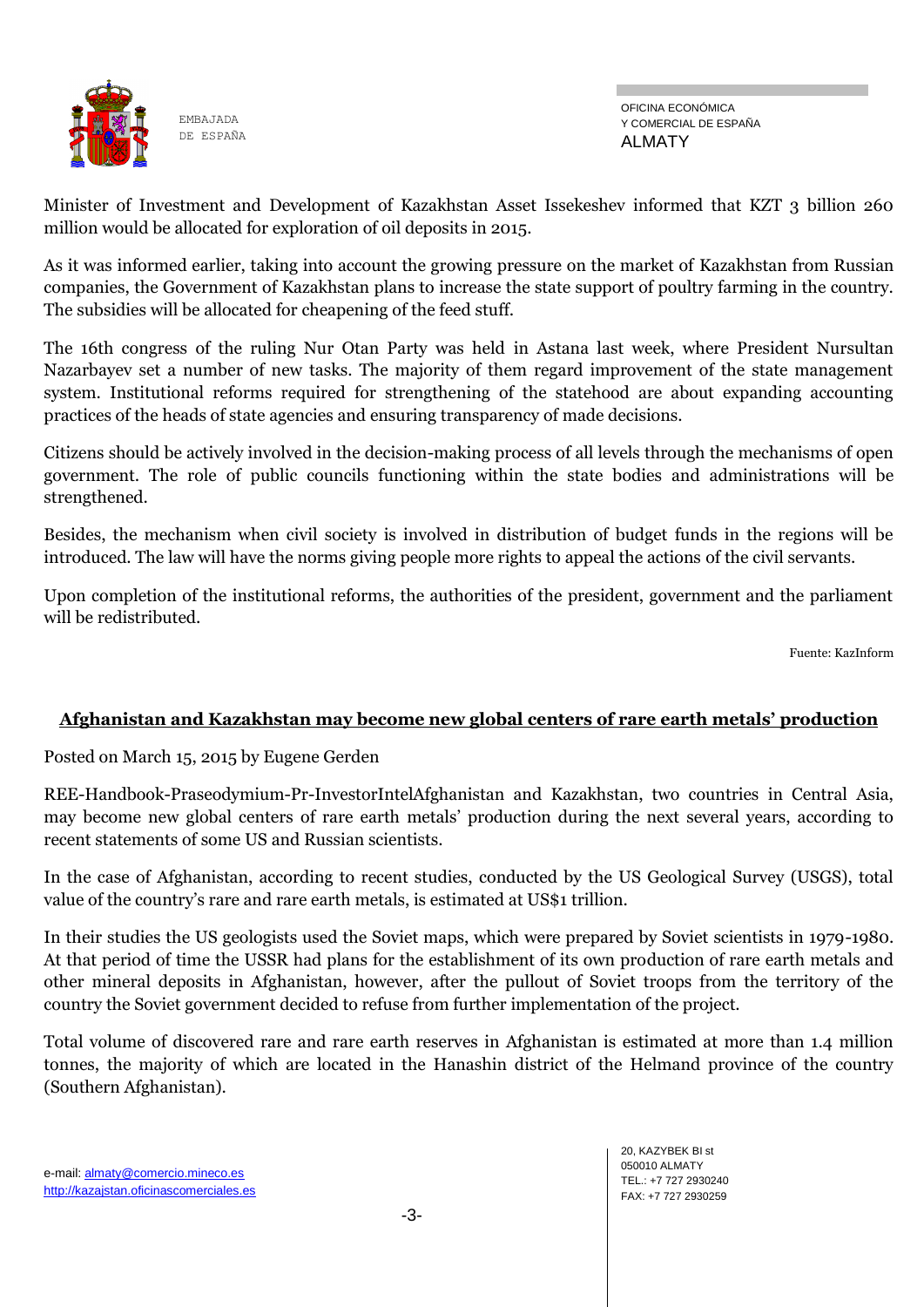

One of the most valuable metal that was discovered in the country's territory is praseodymium, which a silver metal that is used in the manufacture of specialty glasses and for the improvement of the properties of some alloys.

Among the other discovered rare earth metals are cerium, which is actively used in metallurgy, as well as lanthanum, neodymium, samarium and gadolinium.

In addition, Afghanistan has one of the world's richest litium reserves, which is located in the Western part of the country.

In addition to rare earth metals, magnetic and gravitational explorations had shown the existence of huge reserves of iron-containing minerals in the country, which are located at a depth of 10 km., as well as rich oil and gas reserves.

Finally, Afghanistan has big coal reserves, which are estimated at 60 million tonnes, as well as of iron ore in the volume of 2.2 billion tonnes, as well as huge reserves of aluminum.

So far, an interest for the production of rare earth metals as well as other mineral deposits in Afghanistan, has already been expressed by the US, Russia, China and India.

In the case of China, the Chinese government has recently signed a 30 years' contract for the production of coal in Afghanistan, while Indian companies are going to develop local iron ore deposits.

At the same time Afghanistan is expected to be not the only country in Central Asia, which may increase the production of rare earth metals in the near future. The same plans has Kazakhstan, a transcontinental country in Central Asia and a former Soviet state

As part of these plans, a new state program has been recently approved by the Kazakh government.

The program is known as on the development and production of rare and rare earth metals in Kazakhstan for the period of 2015-2019, and involves a significant increase of production and development of the country's of rare and REM fields during the next four years.

The program also involves the establishment of a special state reserve of rare an rare earth metals in the country. It is planned that a particular attention will be paid for the production of such metals as beryllium, tantalum, dysprosium and neodymium.

The project is expected to be implemented by a local Ulba Metallurgical Plant, one of the world leaders in terms of production of beryllium, tantalum, and niobium, as well as uranium-based fuel bricks for nuclear power stations.

As part of these plans is also building of a new mine processing complex, (based on the deposits of titaniumzirconium ores Shokash in the Aktobe area of the country), which will have the capacity to process up to 750,000 m3 of ore per year.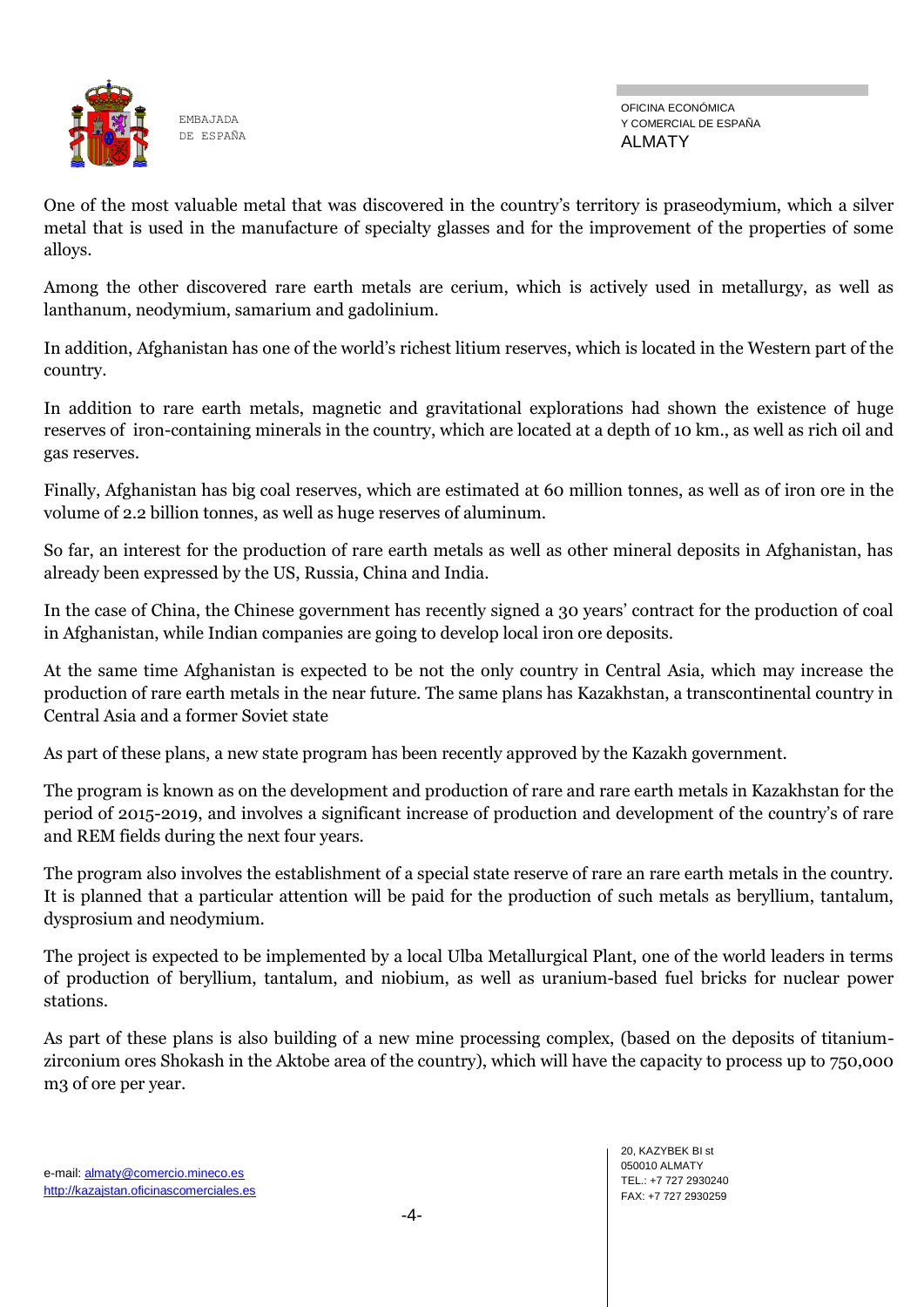

OFICINA ECONÓMICA Y COMERCIAL DE ESPAÑA ALMATY

Finally, according to plans of the Kazakh government, is the increase of production of REM bulk concentrates in the city of Stepnogorsk up to 3000 tonnes per year.

Fuente:Investors Intel

## **Organic products market in Kazakhstan exceeds \$500 million**

Saturday, 14 March 2015 10:26 Written by TCA

ASTANA (TCA) — The market of organic products in Kazakhstan is estimated at 95 billion tenge (more than US \$500 million), Zhibek Azhibayeva, secretary of the Trade Committee of the Atameken National Chamber of Entrepreneurs of Kazakhstan, told a media briefing on March 12.

She also said that Kazakhstan is introducing an organic products production chain.

In Azhibayeva's words, environmentally-friendly products are related to land certification. In Kazakhstan, in the Kostanai province alone around 150 thousand hectares have been certified as being eco-friendly.

Azhibayeva also said that the Agriculture Ministry of Kazakhstan has drafted a Law "On organic farming", regulating the issues of agricultural machinery, fertilizer, processing, packaging, and eco-friendly packaging.

In the meantime, the OSCE Centre in Astana has taken long-standing efforts to promote green growth and sustainable development principles in Kazakhstan.

―The current methods of farming in Kazakhstan are leading to the destruction of natural vegetation that protects the land from erosion and accelerate the process of soil mineralization, which result in drastic decline of its fertility, crops yields and harvest as a whole," Natalia Zarudna, head of the OSCE Centre in Astana, said at last November's OSCE-supported roundtable discussion on green technologies with a focus on organic farming in Astana. "The development of organic farming, the introduction of vermiculture technology and vermicomposting, can contribute to solving the problem. One of the goals of this roundtable discussion is to help consolidate support for organic farming in society."

―Environmentally-friendly economic development, with a focus on high-tech farming and increased agricultural productivity, is one of the main principles of ‗green' growth. The national concept of the transition to a green economy as well as a draft law on organic farming creates opportunities for the effective implementation of this principle in Kazakhstan," said Aigul Solovyova, a member of Kazakhstan's Parliament and chairperson of the Coalition Board for Green Economy and G-Global Development.

Fuente: Timesca

20, KAZYBEK BI st 050010 ALMATY TEL.: +7 727 2930240 FAX: +7 727 2930259

e-mail: almaty@comercio.mineco.es http://kazajstan.oficinascomerciales.es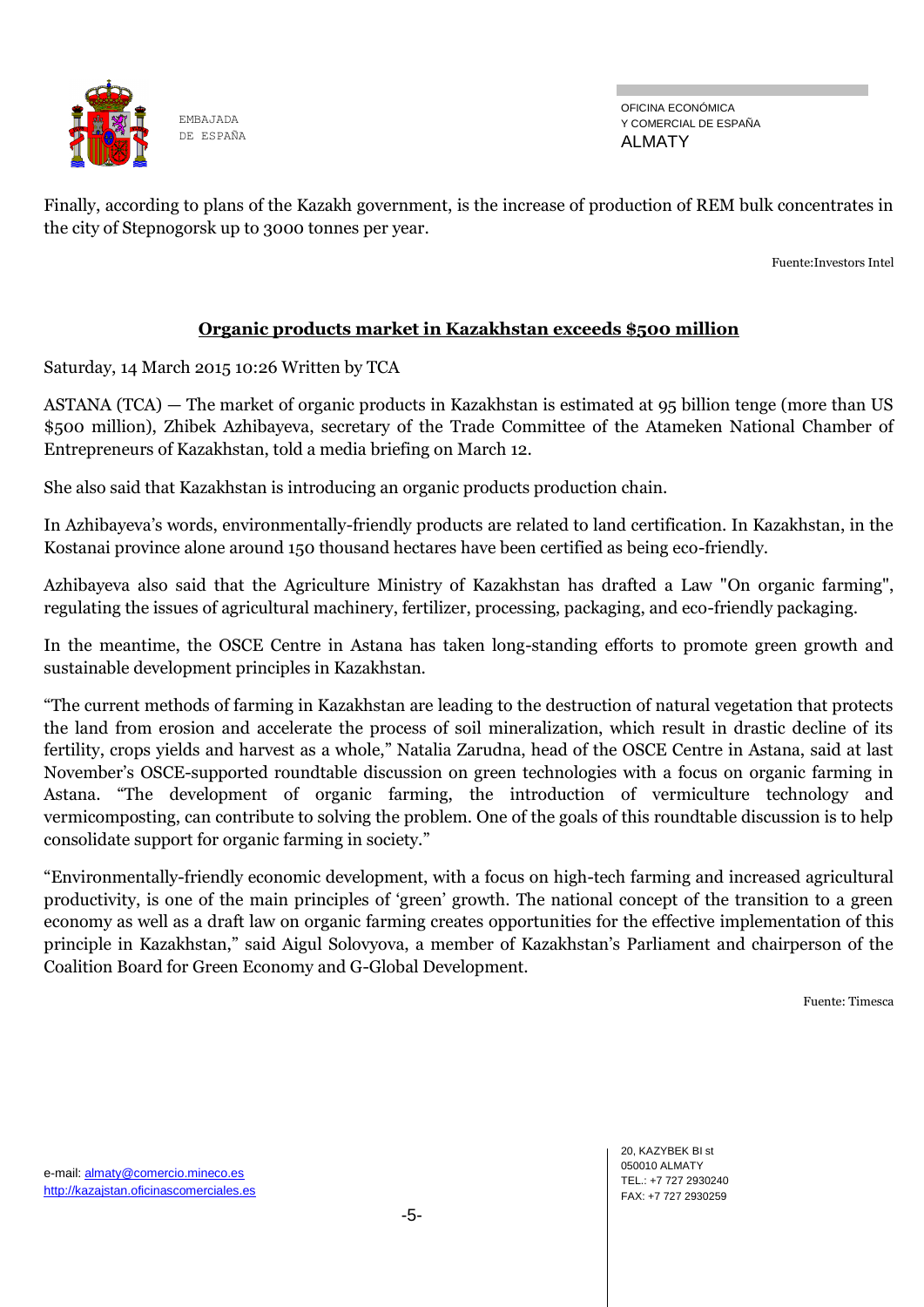

OFICINA ECONÓMICA Y COMERCIAL DE ESPAÑA ALMATY

## **Agricultural production doubles in Kazakhstan over five years**

Monday, 16 March 2015 10:46 Written by TCA

ASTANA (TCA) — Agricultural production has doubled in Kazakhstan over the last five years, Kazakh media quoted the country's Agriculture Minister Asylzhan Mamytbekov as saying last Friday at the conference "Food Security of Kazakhstan: Development of Agriculture Production and Business".

In Mamytbekov's words, agricultural exports during the past five years have grown 1.6-fold, up to US \$3 billion.

―Investments in fixed capital [in agriculture] have reached \$1 billion, a more than 16-percent growth. It is the highest growth among the economic sectors. Today entrepreneurs are interested in doing business in agriculture," the minister said.

The minister emphasized the necessity of effective use of land resources in Kazakhstan. In his words, only 25 million hectares of the country's total 35 million hectares of arable land are used in Kazakhstan today, and the average wheat yield of 1,140 kilograms per hectare is considered to be a low harvest.

In other news, a Kazakh Parliament member, Rauan Shayekin, told a media briefing last Friday that the government will allocate 500 billion tenge (around \$2.7 billion) to finance agro-industrial enterprises in Kazakhstan.

"As part of this program, government financing covered 292 entities and amounted to 312 billion tenge. Following the head of state's instruction, the amount will be increased to 500 billion tenge," Shayekin said.

In his words, the "Agribusiness 2020" program of agricultural development for 2013-2020 was approved in 2012 and includes all types of government support. In February President Nursultan Nazarbayev instructed the Government to continue implementing this program as part of Kazakhstan's anti-crisis measures, and to increase the funding of agribusiness entities.

Fuente: Timesca

## **Kazakhstan's mortgage market shifts to Astana**

By Elena Kosolapova – Trend:

Kazakhstan's mortgage market is shifting to Astana, Ranking.kz. analytical service said.

"In January, Astana increased the mortgage portfolio by 2.2 billion tenge (185.35 tenge = \$ 1) to 178 billion," the statement says. "The largest regional market – Almaty increased by 400 million tenge."

The total volume of mortgage loans in January increased by 4.6 billion tenge to 916.6 billion.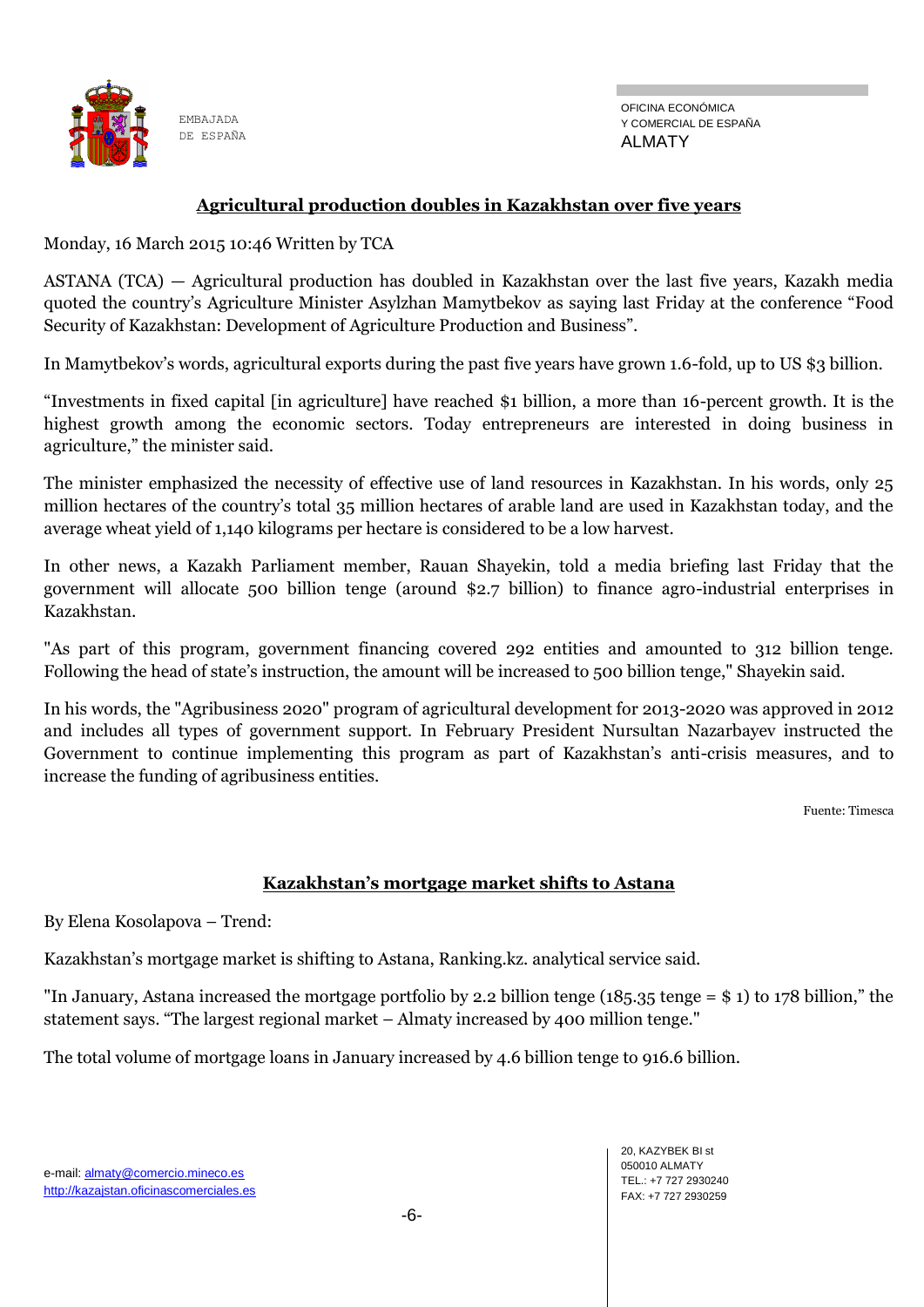

OFICINA ECONÓMICA Y COMERCIAL DE ESPAÑA ALMATY

Besides Astana, the largest increase in mortgage loans was fixed in Aktobe (by 614 million tenge to 47 billion) and Mangistau (by 452 million tenge to 39 billion).

Almaty has the largest volume of mortgage loans - 272 billion tenge. An increase for the month amounted to only 400 million tenge. The regional share reduced to 29.7 percent compared to 31.9 percent in January 2014.

Astana increased its share from 17.8 to 19.4 percent during the year.

In general, megacities concentrate 49.1 percent of the mortgage market (449.4 billion tenge).

Fuente: Trend Az

## **S&P affirms Kazakhstan ratings at 'BBB/A-2'; outlook remains negative**

By Elena Kosolapova – Trend:

Standard & Poor's Ratings Services affirmed its 'BBB' long-term foreign and local currency sovereign credit ratings on the Republic of Kazakhstan, the rating agency reported. The outlook is negative.

At the same time, S&P affirmed the short-term foreign and local currency sovereign credit ratings on Kazakhstan at 'A-2'. The agency also affirmed the Kazakhstan national scale rating at 'kzAA+'.

―The ratings on Kazakhstan are supported by the government's net asset position and strong fiscal performance, which follows recent years of fiscal and external surpluses, supported by the country's large natural resource endowment. The ratings remain constrained by our view of Kazakhstan's limite institutional and governance effectiveness, owing to the highly centralized political environment characterized by a lack of clarity about eventual presidential succession. The moderate level of economic development (GDP per

capita is estimated at \$13,000 as of year-end 2014), limited monetary policy flexibility, and the high dependence on the hydrocarbon sector also constrain the ratings," S&P said.

President Nursultan Nazarbayev announced that he will stand in the April 26, 2015, early presidential election. The rating agency thinks the election, in which the president will very likely be elected for another term, will help maintain near-term political stability. Indeed, Kazakhstan has benefitted from one of the most politically stable environments in the region, S&P said. The renewed mandate for the president is expected to better position the government to implement more difficult economic reforms to offset the sharp economic slowdown.

Kazakhstan's economy depends heavily on the oil sector, according to S&P. It accounts for an estimated 20-30 percent of GDP, over 50 percent of fiscal revenues, and 60 percent of exports. The rating agency expects GDP growth to slow to 1.5 percent in 2015, from 4.3 percent in 2014, primarily due to low oil prices. The agency also expects that further tenge depreciation and inflation will subdue GDP in dollar terms this year. S&P also expects Kazakhstan's oil production will decrease slightly during 2015-2016; it expects output in 2015 of 80.5 million tons, from 81.8 million tons previously. This follows several years of relatively flat oil production, due to delays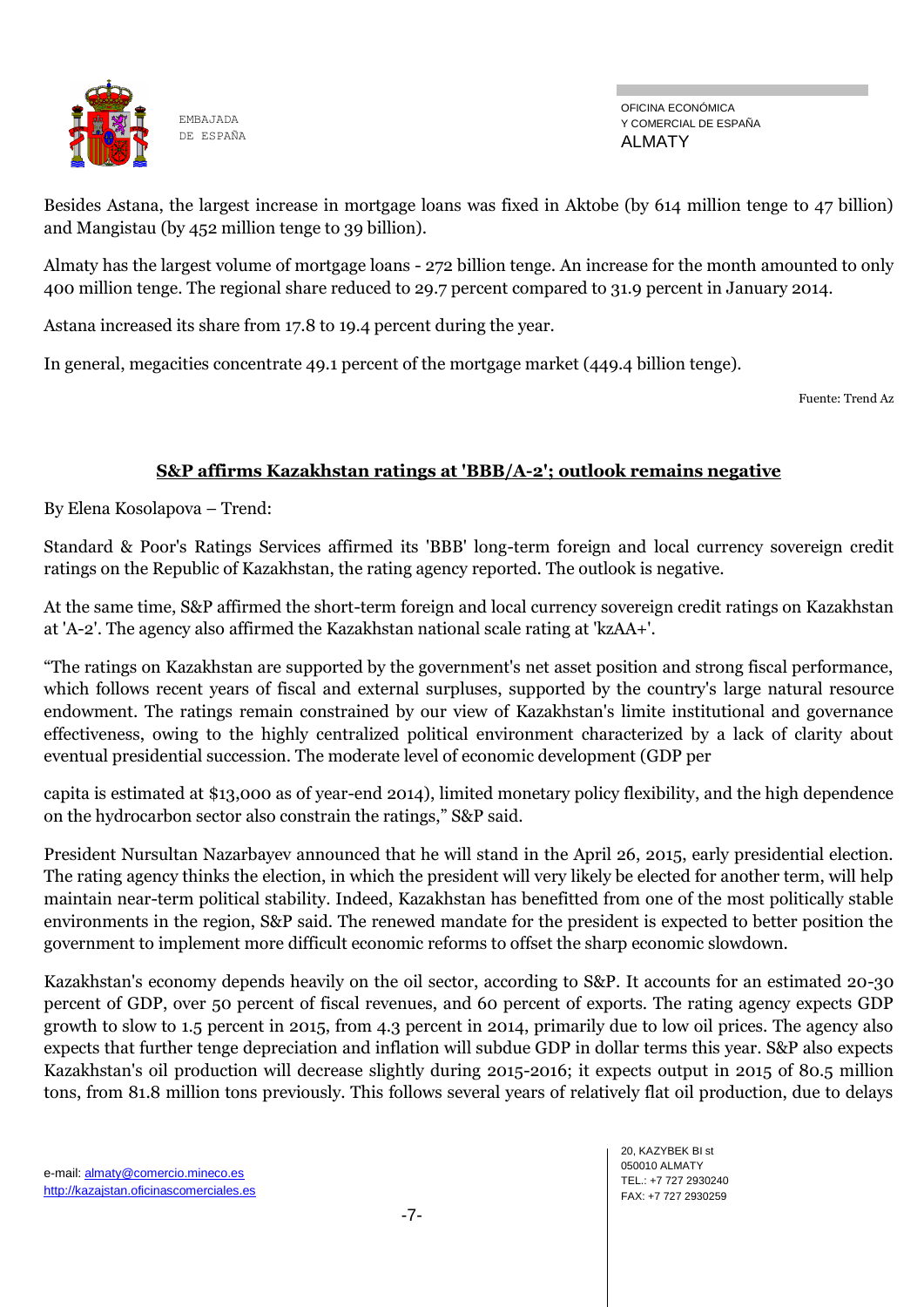

OFICINA ECONÓMICA Y COMERCIAL DE ESPAÑA ALMATY

at the large offshore Kashagan project. The agency does not foresee any significant production gains from the Kashagan oil field until 2018 and notes that Kashagan has had years of delays and cost overruns.

―When the field will come back on line and reach peak capacity of its first phase of production remains uncertain, but it should eventually increase Kazakhstan's oil output by 20 percent," S&P said.

S&P also notes that the growth outlook is also dampened by the expected impact on consumer demand--the key growth driver in recent years--from currency devaluation, fiscal consolidation (which will include cuts to current and capital expenditures), lower-than-expected exports of other raw materials, and external factors, such as the recession in Russia.

―Indeed, Kazakhstan is dealing with the double shock of lower oil prices and the recession in Russia,‖ the agency said.

Kazakh government plans to maintain the maximum limit on the annual transfer from the National Fund of the Republic of Kazakhstan to the central government budget at \$9.2 billion, despite lower oil revenues.

―The drawdown of NFRK funds and repatriating the proceeds will weaken Kazakhstan's international investment position. We expect modest current account deficits over the rating horizon through 2016, at less than 4 percent of GDP in 2015, but we expect reserves to decline only marginally, as they will be supported by financial account inflows from foreign direct investments and the expected repatriation of NFRK assets, as part of government stimulus spending," the agency said.

S&P believes the National Bank of Kazakhstan (NBK) will face challenging demands on several fronts in 2015. On the one hand, it may be called on to support financial stability in conjunction with the government's efforts to address legacy problem loans in the banking sector. On the other hand, it could have to facilitate an external adjustment through the exchange rate. Similarly, the NBK's policy may be to not counteract the government's counter-cyclical fiscal policy, yet it may also need to keep liquidity conditions tight to support the tenge. That said, the NBK and the president have both recently announced that the exchange rate will remain stable as long as oil prices remain above an annual average price of \$50/barrel.

The negative outlook on the long-term ratings reflects S&P view of increasing risks to Kazakhstan's external, fiscal, and monetary profiles. The agency could consider lowering the long-term ratings if Kazakhstan's external and fiscal positions deteriorate beyond its current expectations, even assuming a recovery in oil prices in 2015- 2016. The ratings could also come under pressure if S&P observes a deterioration in monetary policy effectiveness or in reserve levels as the NBK faces its many challenges.

The agency could consider revising the outlook to stable if Kazakhstan's policymaking and institutional frameworks became more transparent and predictable. S&P would also view enhanced implementation of the structural reform and diversification agenda, as well as efforts to increase monetary policy flexibility, as positive for the ratings.

Fuente:Trends Az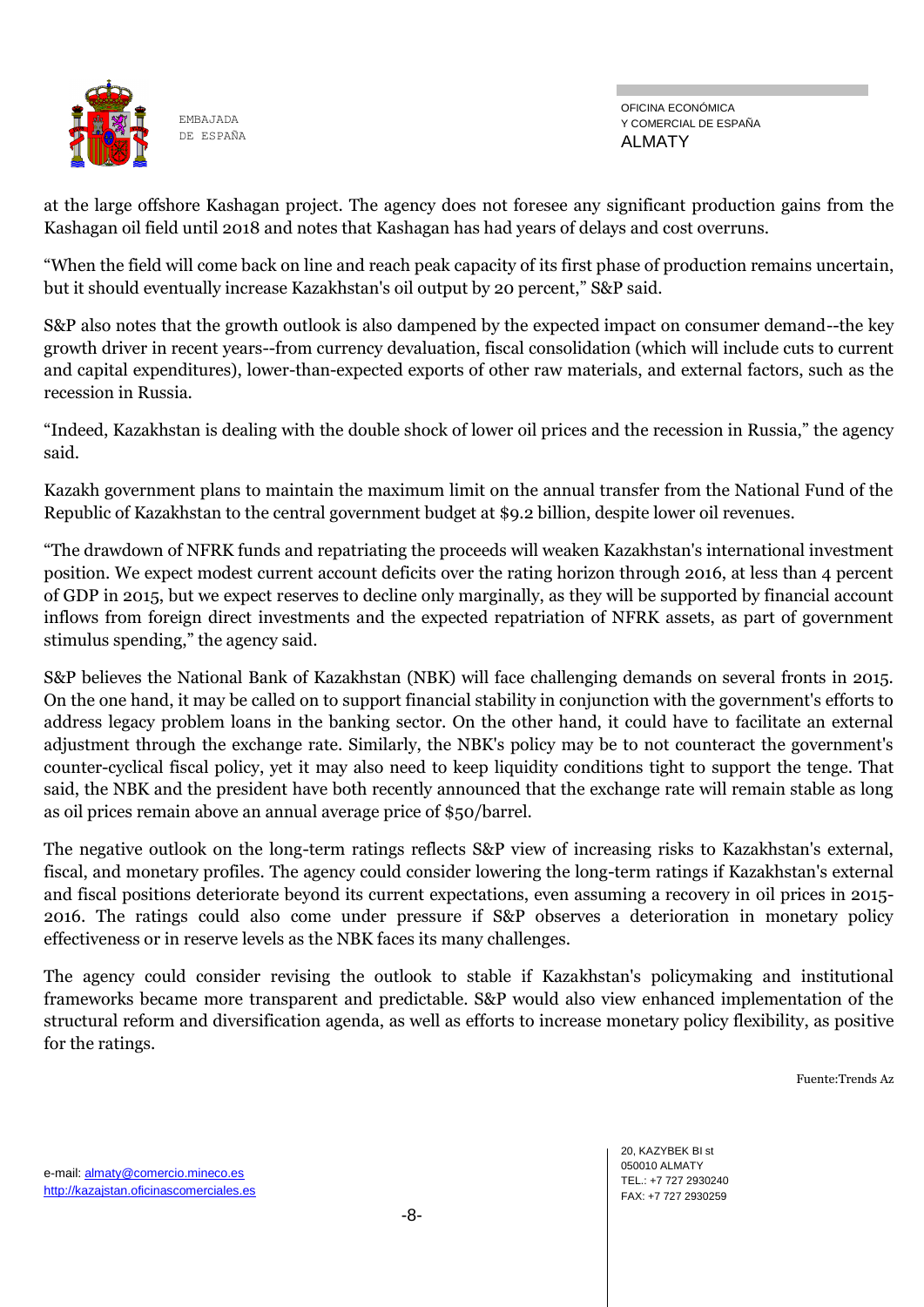

## **CampactGTL to build Kazakhstan GTL plant for Sinopec, Lukoil and KazMunaiGas joint venture**

KazakhOil Aktobe, a joint venture company between Lukoil, KazMunaiGas and Sinopec, and CompactGTL have successfully negotiated and agreed all of the commercial terms for the contract which has now been submitted to the respective shareholder boards for approval.

The CompactGTL plant will be located in the Aktobe region of Kazakhstan and will take gas that would otherwise have been flared and convert it into synthetic diesel. Engineering is well advanced and the plant is scheduled to be operational during 2018.

This announcement follows the signing of a breakthrough memorandum with the Ministry of Oil and Gas of the Republic of Kazakhstan in March 2014 for development of the world's first small scale GTL plant. This latest development is another significant milestone in introducing CompactGTL's new and innovative technology into the region to address the issue of gas flaring and to produce fuel for local consumption.

Kazakhstan offers considerable potential for CompactGTL's proven small-scale GTL technology. The country is a major producer of oil and is also one of the leaders globally in seeking to use new technology to bring environmental benefits to the country.

The new GTL plant will contribute to president Nazarbayev's "Kazakhstan 2050 Strategy", which aims to generate new sources of economic growth, by creating a local high technology industry that processes associated gas to produce fuels for local consumption.

The agreement was signed at the 3rd Caspian Corridor Conference at the European Bank for Reconstruction and Development (EBRD) in London, and the signing ceremony was overseen by CompactGTL chairman Tony Hayward.

CompactGTL chief executive officer, Edmund Buckley, said: "This is a major milestone for CompactGTL. The agreement is a key step towards the commercialisation of this groundbreaking project, and demonstrates industry confidence in CompactGTL's technology and people. We look forward to continuing to work alongside our partners in Kazakhstan to deliver the world's first small scale GTL plant."

Fuente: Oilandgastechnology.net

#### **Freight turnover up 15.5% in Kazakhstan in January-February**

ALMATY. March 13 (Interfax-Kazakhstan) – In January-February 2015, the freight turnover in Kazakhstan totaled 78.472 billion tonne-km compared with January-February 2014 or an increase of 15.5%, the Statistics Committee of the National Economy Ministry said.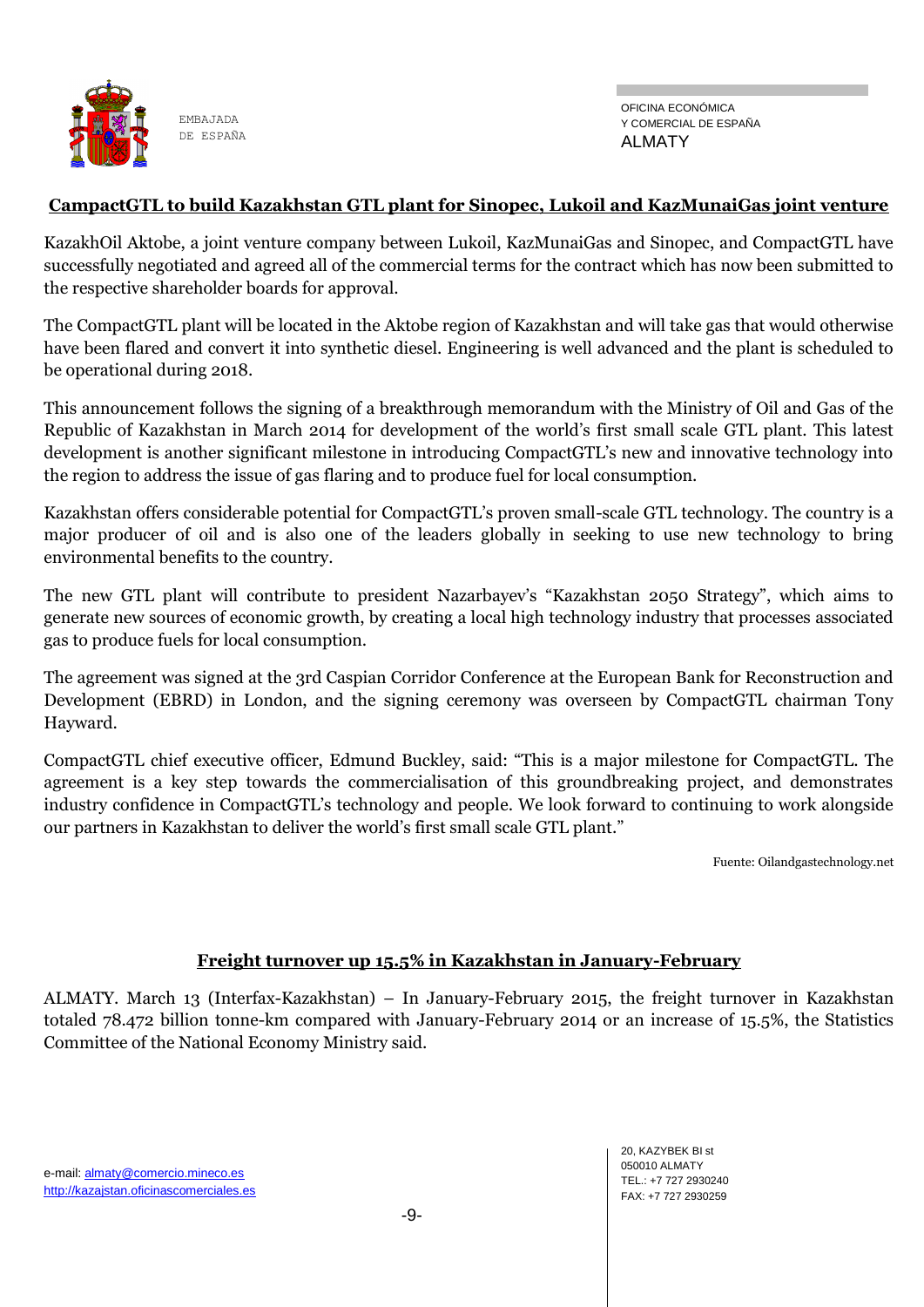

In the reporting month, rail transportation rose by 27.1% to 35.937 billion tonne-km, road transportation rose by 1.8% to 22.575 billion tonne-km, sea transportation fell by 12.9% to 3.672 million tonne-km, air transportation decreased by 27.5% to 6.1 million tonne-km.

In January-February 2015, oil pipeline transportation was up 14.7% to 19.585 billion tonne-km, passenger traffic increased in the reporting period by 2.9% year-on-year to 40.023 billion passenger-kilometers.

The population of Kazakhstan is over 17.4 million people.

Fuente:Interfax Kazakhstan

#### **Kazakhstan's foreign trade surplus narrows 60% in Jan**

ALMATY. March 13 (Interfax-Kazakhstan) – The foreign trade surplus of Kazakhstan totaled \$2.1 billion in January 2015 or a drop of 60% compared with the same month last year, the Statistics Committee of the National Economy Ministry said.

The country's foreign trade turnover fell in the reporting month by 28.9% year-on-year to \$7.5 billion, including exports of \$4.8 billion (down 39.2%) and imports of \$2.7 billion (up 1.8%).

The value of export operations with the states participating in the Eurasian Economic Union--Russia, Belarus and Kazakhstan-- amounted to \$256.7 million or a decrease of 41.2%, and imports to \$1.013 billion (an increase of 7.8%).

The main buyers of Kazakhstan-made products were Italy (19.5% of all exports), the Netherlands (11.1%) and China (10.5%).

The main exporters to Kazakhstan were Russia (35.6% of all Kazakhstan's imports in the reporting period), China (16.3%), and the U.S. (6.7%).

Fuente:Interfax Kazakhstan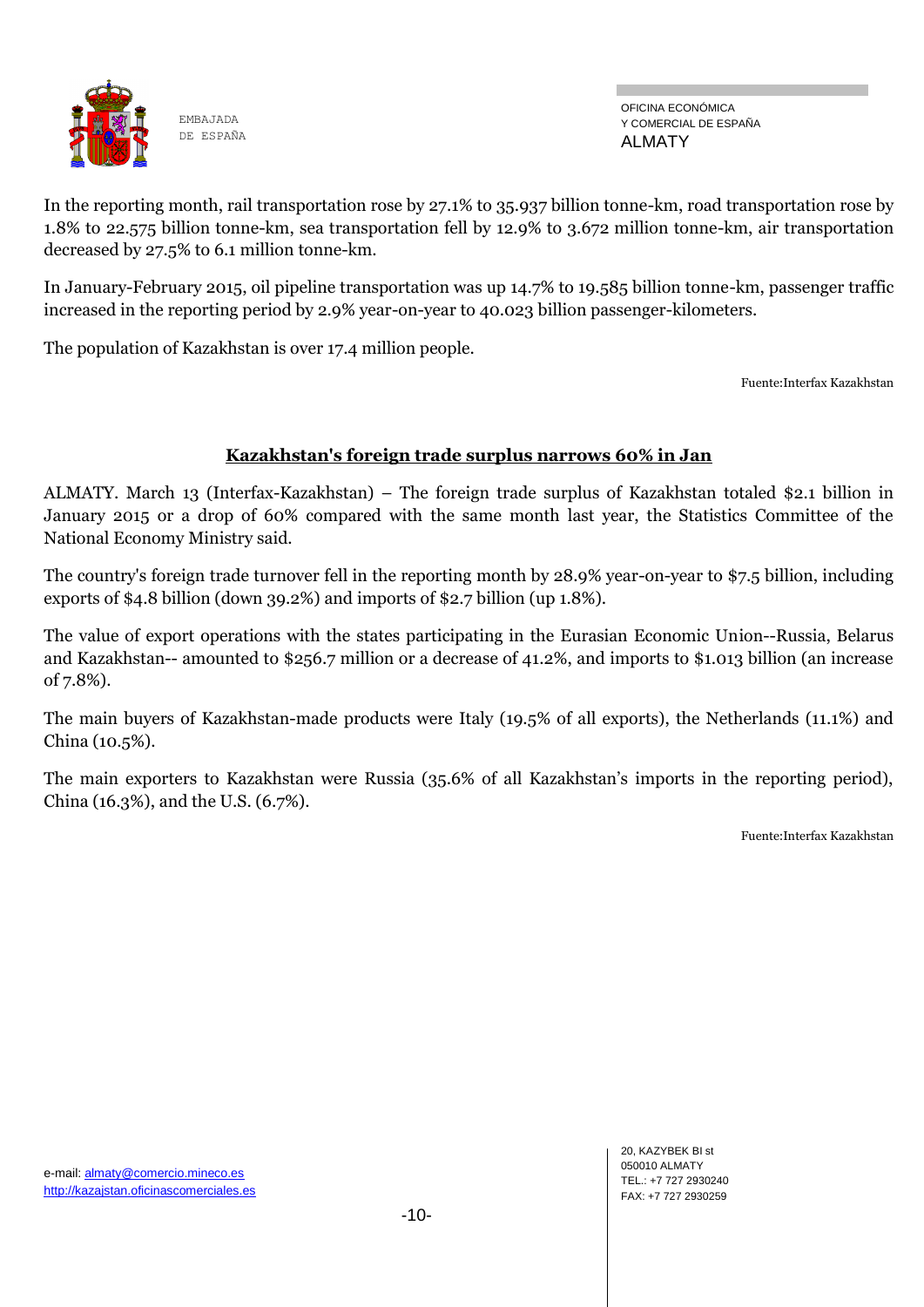

OFICINA ECONÓMICA Y COMERCIAL DE ESPAÑA ALMATY

# **Kirguistán**



## **Kyrgyzstan developing transportation system**

BISHKEK (TCA) — Passenger transportation grows 10% per year on average in Kyrgyzstan while the roads are getting worse due to increasing loads and technical obsolescence. As a result of underfunding, about 200 kilometers of roads are falling into disrepair annually, so the country has to increase its road capacity.

Kyrgyzstan is a mountainous country, and 95% of cargo and 97% of passengers are transported by motor transport here. The development of road transportation remains one of the main tools in solving economic and social problems in the country.

To attract investment in transport, a National electronic system of charging tolls for freight vehicles on public roads has been drafted. According to the Transport Ministry, the introduction of such tolls by the state will help reconstruct, maintain and service roads without additional financial resources from other sources.

Transport independence

With the construction of a bypass road in the Batken province in the south, Kyrgyzstan can achieve transport independence. The only way from Isfana to the Leilek district passes through Tajikistan. The World Bank allocated a \$45 million preferential loan including \$8.2 million in grants. The construction of a 12 km bypass road will start in the autumn of 2015.

Another alternative North-South 423-km road will be built in three stages. The first 154 km road section will go from the Jalal Abad province in the south to the Naryn province in the north. The second 90 km section includes building of a 700-meter tunnel. The third 183 km section will connect the city of Balykchy (Issyk-Kul province) with the Naryn province. China is financing the first phase of the road construction.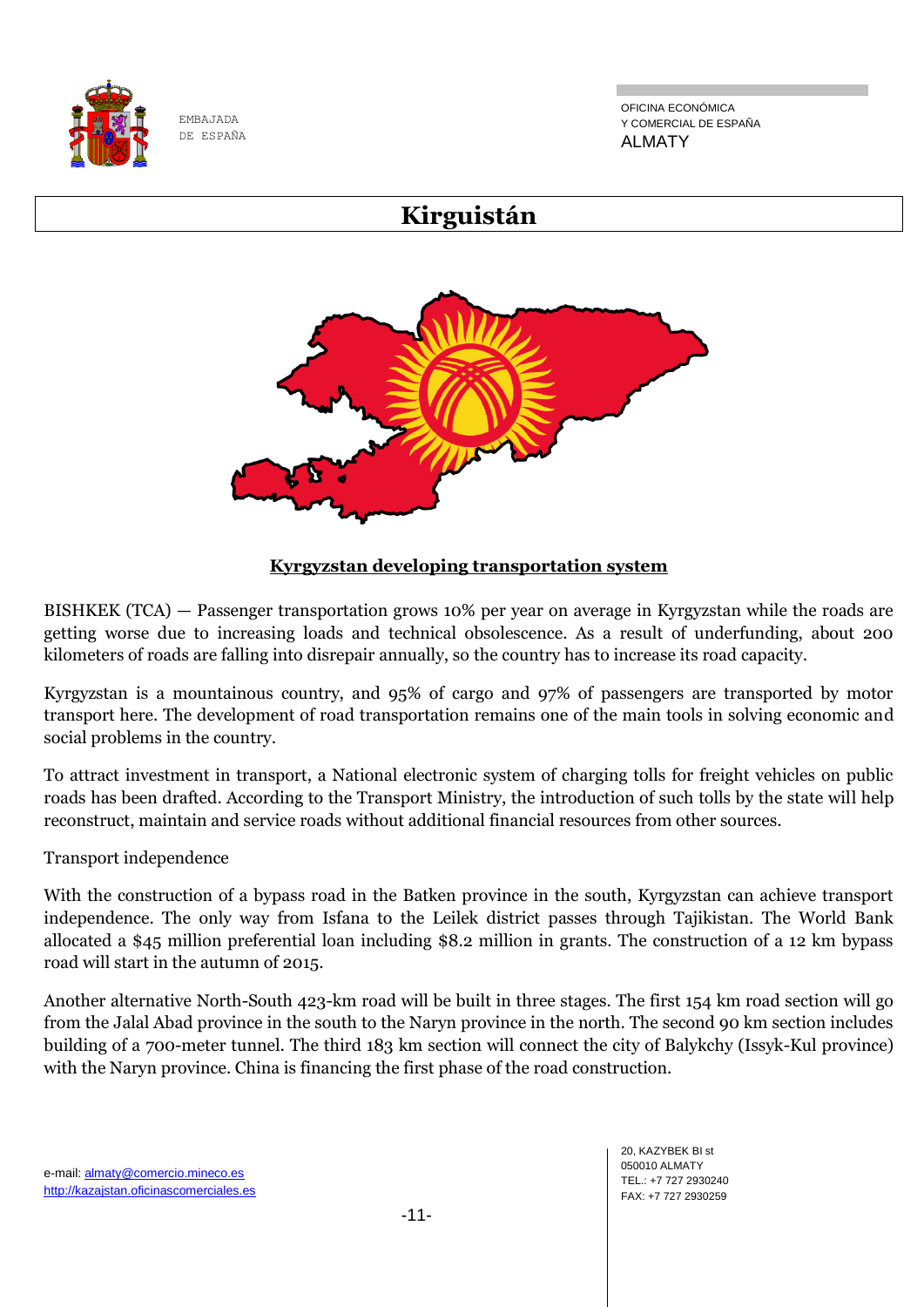

OFICINA ECONÓMICA Y COMERCIAL DE ESPAÑA ALMATY

## Kyrgyzstan-China railway

The Minister of Transport and Communications of Kyrgyzstan, Kalykbek Sultanov, recently visited China to discuss the Kyrgyzstan-China railway project. Kyrgyzstan proposed to build a railway on a concession basis. The Kyrgyz side offered to provide land, while the China would fund the project. Currently, Chinese experts are studying this issue, and in the near future the second round of negotiations will be held.

The railroad will go from China to Kyrgyzstan, then to Uzbekistan and Turkmenistan, and on to Iran, Turkey and Eastern Europe.

According to Minister Sultanov, the Chinese side has no objection to the track gauge of the new railway meet the standards of post-Soviet countries. In Kyrgyzstan, as in all CIS countries, the railway gauge is 1,520 millimeters, while in China it is narrower. China previously insisted on the European standard gauge of 1,435 millimeters.

Rail transport is an important mode of long-distance transportation in China. The country has 112,000 kilometers of railways, including 16,000 kilometers of high-speed rail, the longest in the world. Almost all rail operations are handled by a state-owned company, the China Railway Corporation.

The Kyrgyzstan-China railway project has been noticeably changed to shorten the length of tunnels. In 2012, the project planned a 430-kilometer road. Since 2012, the Kyrgyz Ministry of Transport has improved the feasibility study to reduce the costs. The first version included 100 kilometers of tunnels and 60 kilometers of bridges. Tunnels are expensive, and one kilometer of tunnel would cost about \$35 million. The new draft project includes 30 kilometers of tunnels while the length of the railroad has been increased by 40 kilometers. More villages will be covered by the railroad. By September, it is planned to complete the new feasibility study.

Creation of the Silk Road Economic Belt is one of the most ambitious China's transport projects. This idea was first suggested by Chinese President Xi Jinping in September 2013 during his visit to Kazakhstan. The Silk Road Economic Belt will run east to west across 18 European and Asian countries with a total population of about three billion.

Chinese companies are also in talks with Uzbekistan on cooperation in the railway industry. The Kazakhstan-Turkmenistan-Iran route will not only significantly shorten the route from Central Asia to Europe, but will also strengthen the regional railway system and open opportunities for the construction of new railway lines.

Commenting on the idea of the Silk Road Economic Belt, Xi Jinping assured that China does not seek to dominate the region. However, some experts believe that the Central Asian railway system, developed with the active participation of China, will weaken Russia's position in the region. However, prospects for Russian-Chinese railway cooperation look promising.

Last year, the Russian Ministry of Transport and China Railway Construction Corporation signed a memorandum of understanding in the field of high-speed railway construction. According to the document, a high-speed Eurasian transport corridor Moscow–Beijing will be constructed. The railroad will go through Kazakhstan.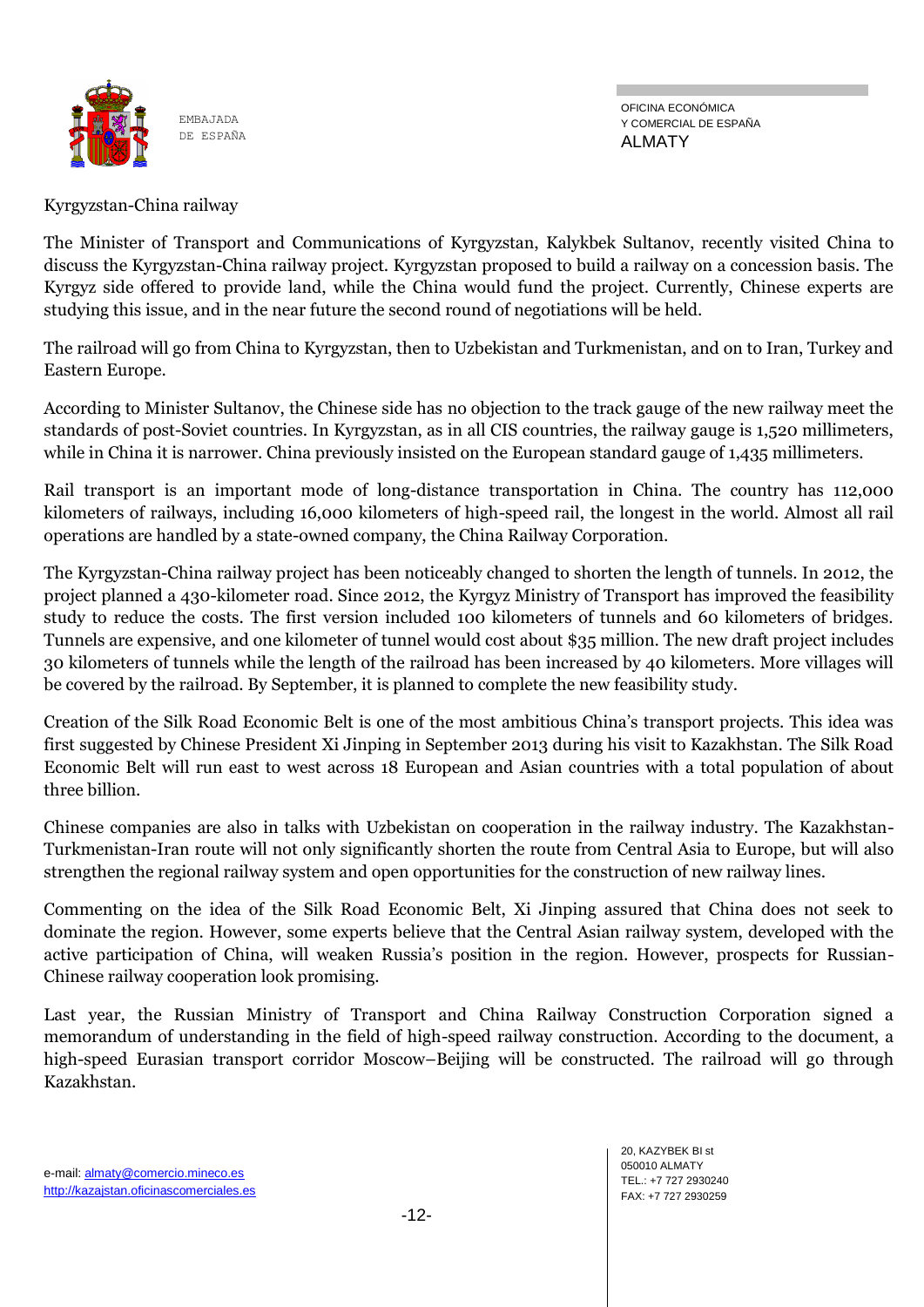

OFICINA ECONÓMICA Y COMERCIAL DE ESPAÑA ALMATY

Fuente: Fuente:Timesca

## **Cost of diesel fuel continues to grow**

Cost of diesel fuel in Kyrgyzstan continues to grow, the Association of Oil Traders of Kyrgyzstan reported.

According to it, from March 14 the price of diesel has risen by 1 som - up to 36.5-39 soms. Gasoline prices remained at the same level.

"Increasing cost of diesel fuel is caused by the sharp rise in wholesale prices for Russian refineries by 17-20 percent. Also influenced by fluctuations in the dollar in foreign exchange markets of Kyrgyzstan and Russia," the Association noted.

Fuente[: http://www.eng.24.kg/](http://www.eng.24.kg/)

## **Migrant workers to be given preferences after Kyrgyzstan's accession to agreement on Eurasian Economic Union**

Migrant workers will be given preferences after Kyrgyzstan's accession to the agreement on the Eurasian Economic Union, the Ministry of Labour, Migration and Youth of the Kyrgyz Republic reported.

According to it, a migrant's labor activity is exercised by him in the State where he works (in particular, the countries of the Customs Union), in accordance with the laws of the host country on the basis of an employment contract.

For the conclusion of the employment contract a worker provides to an employer the documents stipulated by the state of employment, as well as documents, confirming the legality of migrants' staying in the country.

As for Russia, after the entry into force of the agreement on Kyrgyzstan's accession to the Eurasian Economic Union a migrant workers will be provided with the following preferences: activities related to the involvement of migrant workers by employers of the Russian Federation without restrictions for the protection of the national labor market; they don't need a permit to carry out their activities in the territory of the Russian Federation; worker and his family members are exempt from registration (registration at the place of residence) in the authorized bodies of the Russian Federation within 30 days from the date of entry into the territory of Russia.

Also, the period of temporary stay of migrants and their families is specified by the duration of the employment contract; in the event of early termination of the employment contract after 90 days from the date of entry into the territory of the Russian Federation an employee has the right within 15 days to sign a new contract, including with another employer on the terms and conditions stipulated by the legislation of Russia.

According to the FMS as on January 20, 2015, number of Kyrgyzstanis in Russia amounted to 544,956 people, compared with 2014, the number hasn't changed much. It is noted that the mass return of migrants because of the depreciation of the ruble is not observed.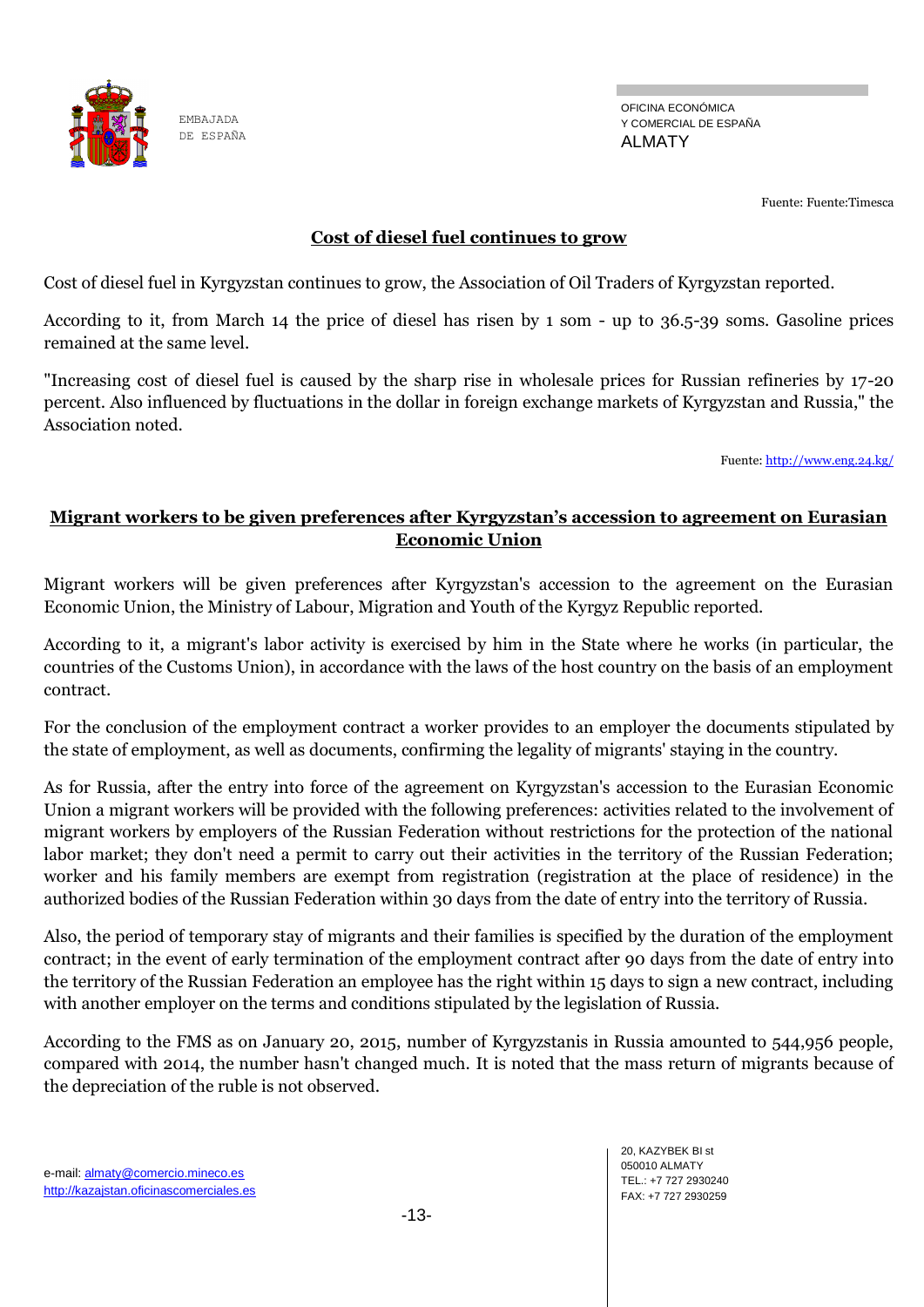

OFICINA ECONÓMICA Y COMERCIAL DE ESPAÑA ALMATY

Fuente[: http://www.eng.24.kg/](http://www.eng.24.kg/)

## **Kyrgyzstan discusses agricultural water use**

BISHKEK -- Kyrgyz First Deputy Prime Minister Tayyrbek Sarpashev March 12 convened with 10 district chiefs from throughout Kyrgyzstan to discuss irrigation plans for this year, the government press office announced.

Uzbekistan tries to improve soil

Kyrgyzstan to improve irrigation systems

Sarpashev emphasised the rational use of water and faulted the district chiefs for not being aggressive enough to figure out ways to increase the country's agricultural export potential.

He ordered village governments by March 15 to submit their development plans for the year.

This year the country expects more rain and more irrigation water than it had last year, but 2014 should serve as a lesson, he said. "You must monitor and demand the timely filling in of reservoirs. We must not allow mistakes this year ... and do a good job of cleaning out the irrigation network."

The government this year, as it did last year, intends to provide more than 5 billion KGS (US \$81.1m) in lowinterest loans to farmers and to agricultural processing firms, he said.

Farmers may borrow to finance horticulture, animal husbandry and fish farming, he said.

Fuente: centralasiaonline

## **Switzerland helps improve water supply in Tajikistan**

DUSHANBE (TCA) — The government of Switzerland will provide a grant worth US \$9 million to improve water supply in Tajikistan, Avesta news agency reported citing the Tajik Finance Ministry.

The grant agreement was signed last Thursday by the Tajik Finance Minister Abdusalom Kurbonov and Peter Mikula, the Country Director of the Swiss Cooperation Office in Tajikistan.

The second phase of a water supply project will provide clean drinking water to about 140,000 people in six cities of the northern Sughd province and the city of Khorog, the capital of the Gorno Badakhshan Autonomous Region (GBAO).

The project includes installation of additional connections, installation of water meters, purchase of operation and repair equipment, construction of new water reservoirs, and improvement of drainage systems.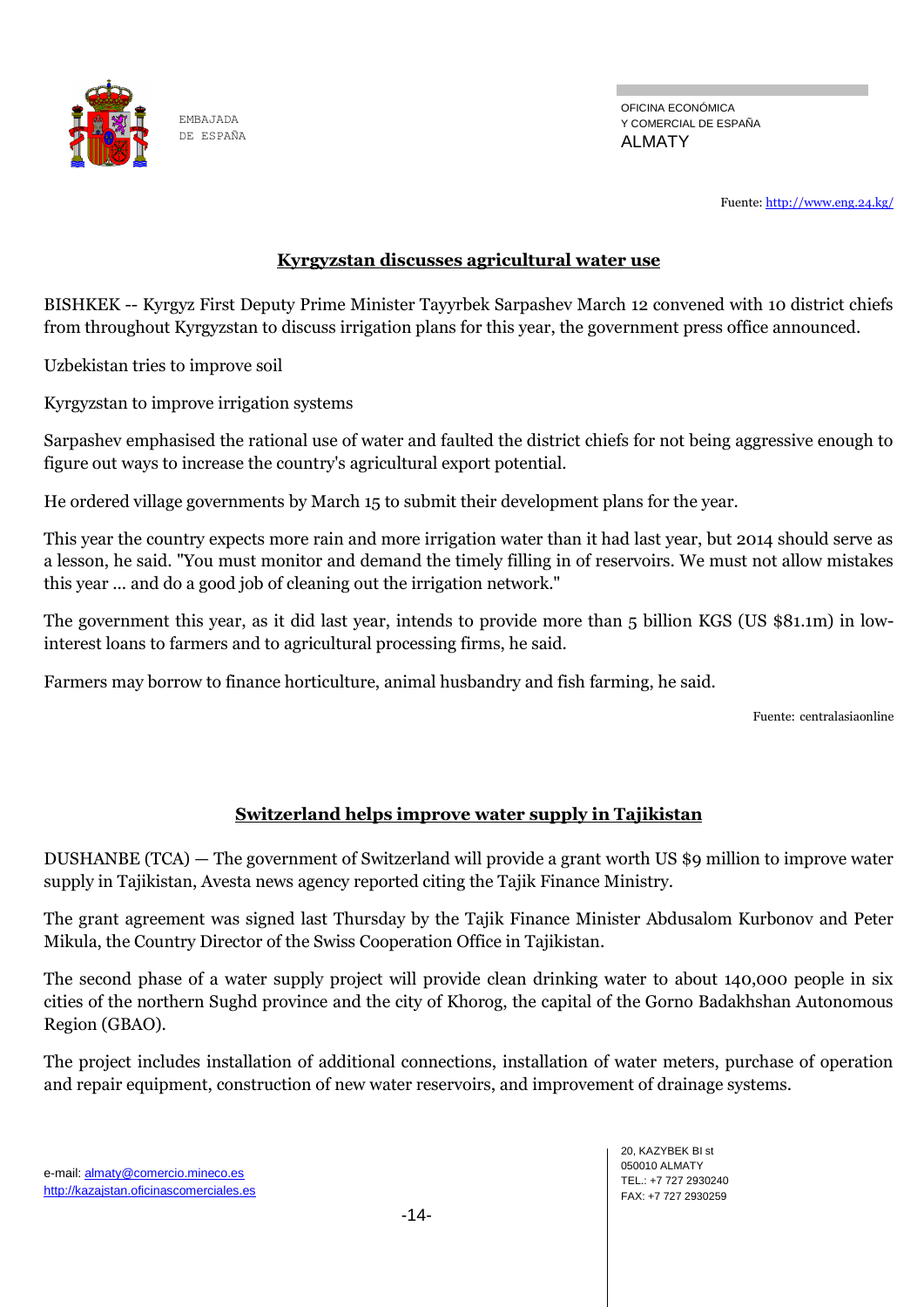

The total cost of the project is more than \$18 million. A \$9 million grant will be provided by the Swiss government and over \$9 million will be contributed by the European Bank for Reconstruction and Development.

The projects Water Resources Management in Tajikistan, Drinking Water Supply and Sanitation in the Fergana Valley, and Tajikistan Water Supply and Sanitation Project (Phase II) are aimed at strengthening of water resources management, improving food security, reducing risks of natural disasters associated with water, and financing the investment program to improve the health and well-being of rural people through sustainable drinking water supply and sanitation.

The total cost of the projects is 17.5 million Swiss francs on a grant basis: 7.4 million Swiss francs for the Water Resources Management in Tajikistan project, 5 million Swiss francs for the Drinking Water Supply and Sanitation in the Fergana Valley project, and 5.1 million Swiss francs for the Water Supply and Sanitation in Tajikistan (Phase II) project.

The projects are scheduled to complete by 2018.

Fuente: Timesca

## **QRC signs pacts with Kyrgyz, Tajik charities «Gulf-times»**

Qatar Red Crescent (QRC) said yesterday that a delegation from the organisation visited Tajikistan and Kyrgyzstan in central Asia to explore co-operation opportunities in humanitarian action, diplomacy, and capacity building.

In a statement released yesterday, Qatar Red Crescent said it signed two memorandums of understanding (MoUs) with the Red Crescent Society of Tajikistan (RCST) and the Red Crescent Society of Kyrgyzstan (RCSK).

The delegation, comprising QRC secretary-general Saleh bin Ali al-Mohannadi and head of QRC international relations and international humanitarian law Dr Fawzi Oussedik, was welcomed warmly by the officials of the host national societies, who showed understanding and openness to co-operation in all humanitarian issues of interest for this important part of Asia.

First, the delegation visited Tajikistan. It was received at the Dushanbe International Airport by RCST leaders, notably Secretary-General Murodali Ruziev.

Over four days, the delegation held meetings with RCST officials, the head of mission of the Office of the United Nations High Commissioner for Refugees (UNHCR), Minister of Health Salimzoda Nusratullo, and Andrea Paque, head of mission of the International Committee of the Red Cross (ICRC).

During these meetings, the participants discussed priorities of common humanitarian action, mainly the issues of migration, refugees, health, and disaster preparedness.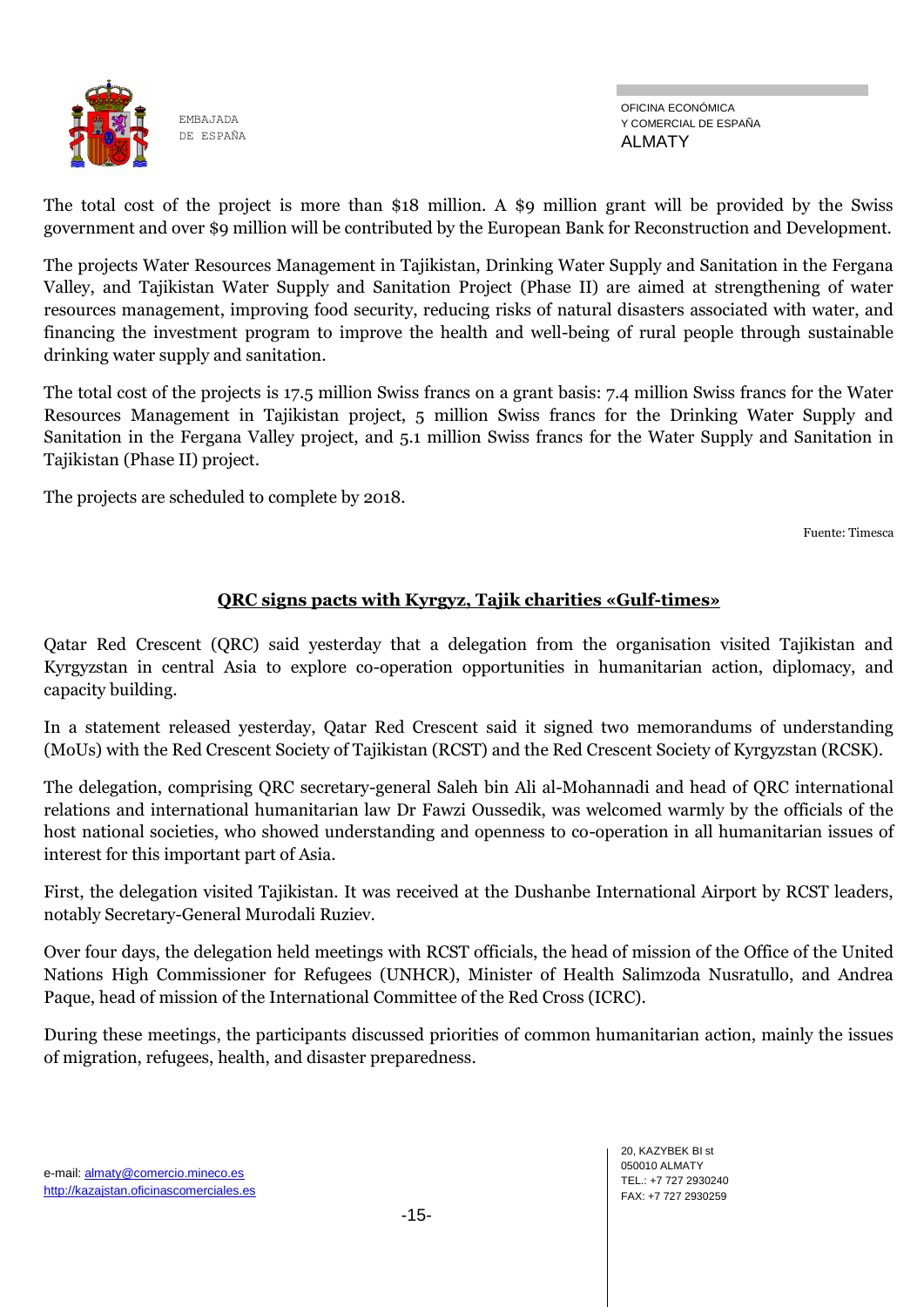

OFICINA ECONÓMICA Y COMERCIAL DE ESPAÑA ALMATY

The delegation also made field tours of several humanitarian projects executed by the different branches of RCST, including Children's Cancer Hospital, Disabled Children's Hospital, Psycho-mental Children's Shelter, the in-progress water and sanitation project in Dachak, Social Charitable Fund of Tajikistan, an elementary school established under the Community-Based Institutional Development Programme, and the Migration Training Centre.

In Kyrgyzstan, the delegation met with RCSK deputy director Marat Kachkynbekov, the World Assembly of Muslim Youth in Bishkek, the Mayor of Bishkek, the Deputy Speaker of the Kyrgyz parliament, and Minister of Social Development Bazarbaev Kudaibergen Bazarbaevich.

The visit involved tours of some RCSK projects, the refugee mobile clinic settlement, National Chest Hospital, the project of the Saudi Red Crescent Authority (SRCA), the new facilities at the National Tuberculosis Centre, a hospice, a retirement home, and Children's Crisis Centre.

Fuente: http://www.eng.24.kg/

## **Kyrgyzstan reduces number of licenses for import and export of goods**

Kyrgyzstan reduced the number of licenses for import and export of goods, the Department of Information Management of the cabinet reported.

According to it, the number of licensed groups of products for export was reduced from 18 to 6, on import - from 17 to 6. In particular, the licensing of imports of tobacco and tobacco products was canceled.

In order to streamline inter-agency cooperation and eliminate corruption mechanisms, all licenses for the export and import of goods now will be issued by the Ministry of Economy - with the exception of import licenses for ethanol and alcoholic beverages, which will be issued by the State Tax Service.

Fuente[: http://www.eng.24.kg/](http://www.eng.24.kg/)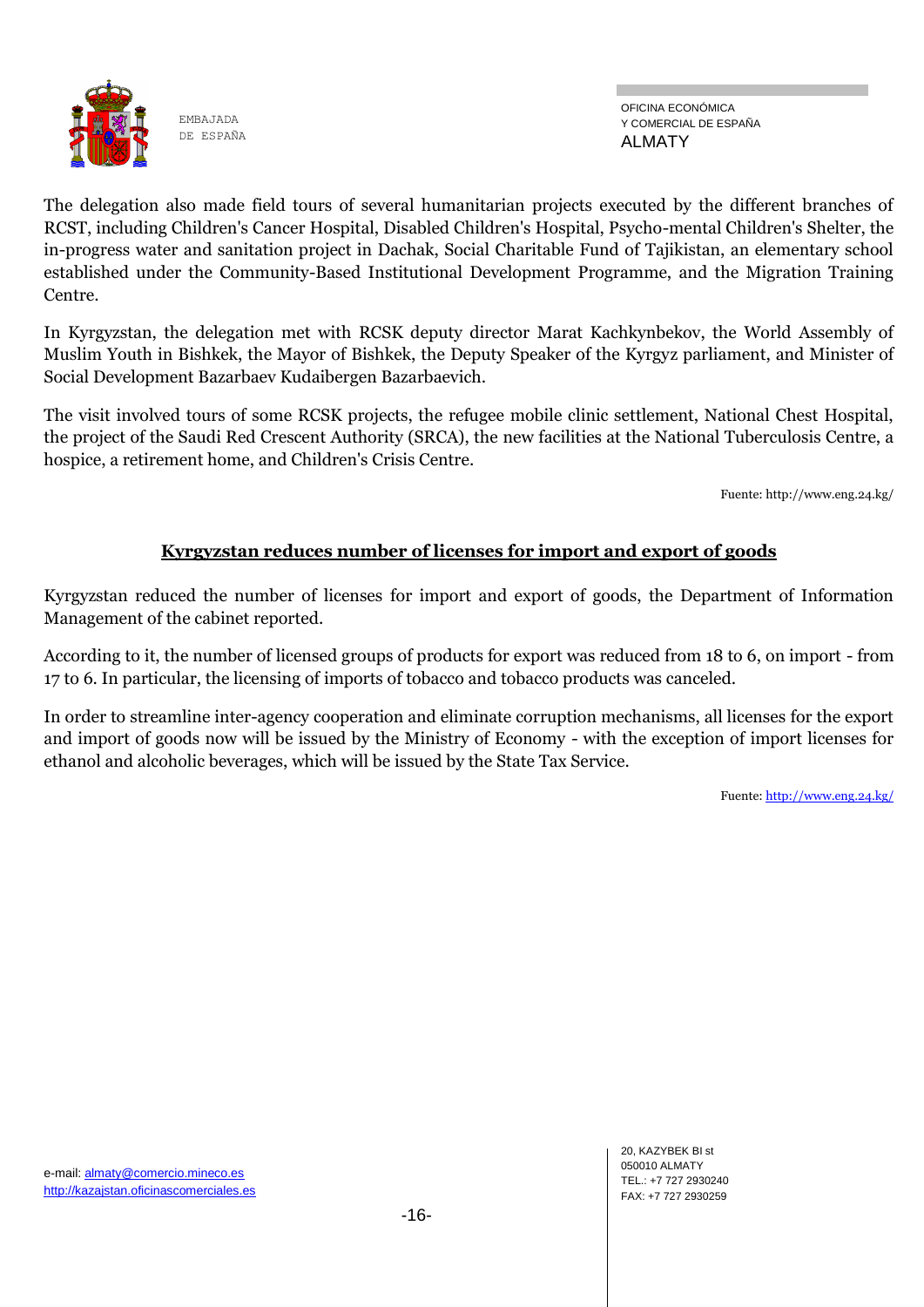

OFICINA ECONÓMICA Y COMERCIAL DE ESPAÑA ALMATY

# **Tayikistán**

# **Tajikistan struggles with currency slump amid Russia crisis**

Dushanbe, Tajikistan---Ex-Soviet Tajikistan on Friday scrambled to stave off panic over its tumbling currency as shockwaves from Russia's financial crisis continued to reverberate around the region.

The impoverished Central Asian state's national bank announced tough controls on dollar sales in a bid to shore up its battered national currency the somoni.

Tajikistan's economy is heavily dependent on Russia, with almost half of its gross domestic product (GDP) coming from remittances sent mainly from people working in its former Soviet master.

In recent weeks, long queues have spilled out of exchange bureaus in the capital Dushanbe as people lose faith in the national currency which fell 11 percent against the dollar in 2014 and 4.0 percent since the start of this year, according to official exchange rates.

Based on the dollar's unofficial value, the national currency has lost 10 percent this year.

"The National Bank of Tajikistan has established a ceiling for purchases and sales of foreign currency in cash," bank vice-chairman Jamshed Yusufiyon said, warning of "severe" punishment for any banks violating the order.

Russia's economy has been mauled by a double hit of Western sanctions over Ukraine and tumbling oil prices, with the ruble losing around half of its value last year.

Tajikistan's national bank says the amount of money sent back by its migrant workers shrank by 8.3 percent last year due to the ruble's fall.